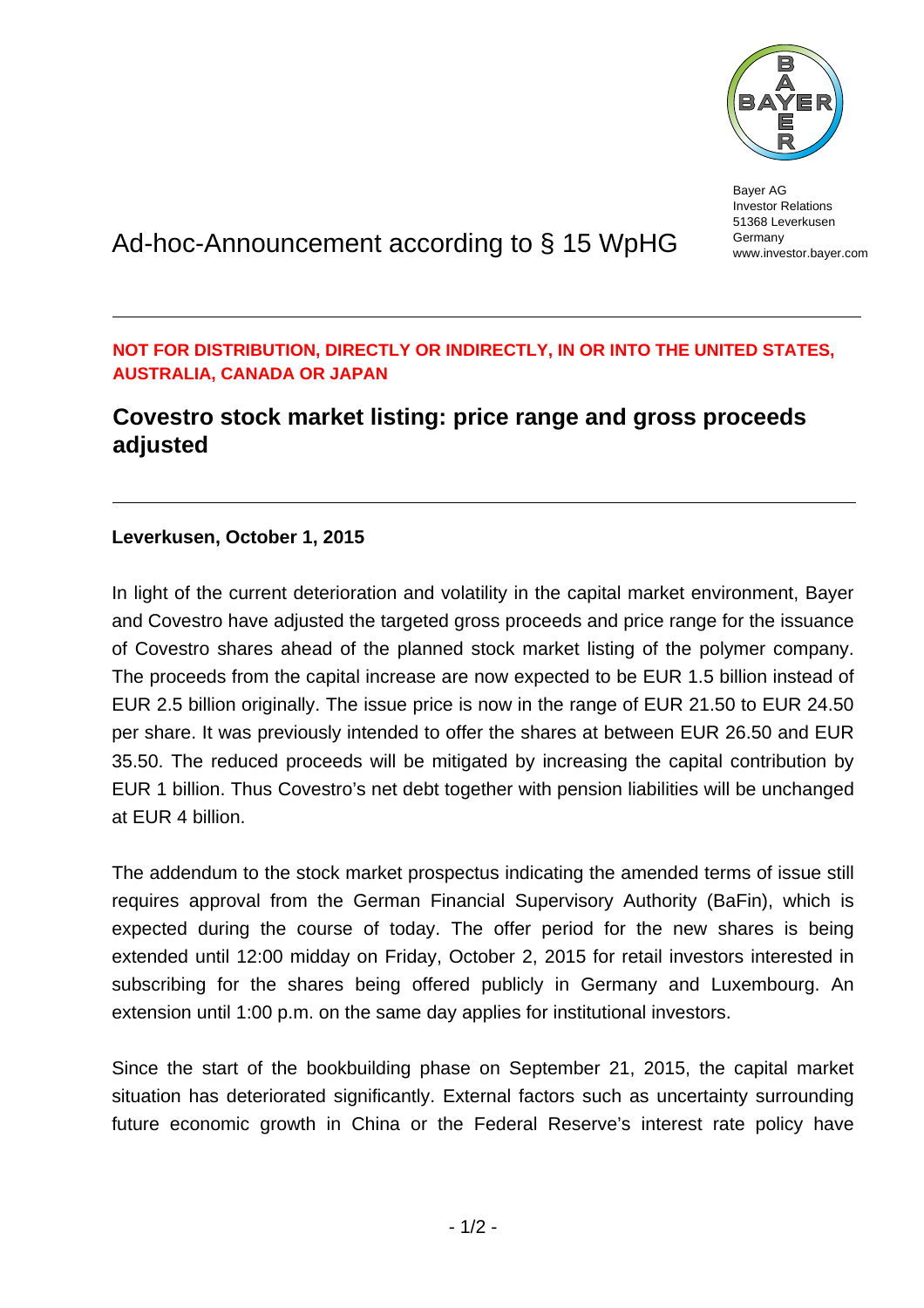contributed to increased market volatility. In addition, the stock market has been impacted by the negative headlines from the automotive sector.

Stabilization measures equivalent to as much as 10 percent of the emission volume are possible within 30 days of the initial listing in the regulated market segment (Prime Standard) of the Frankfurt Stock Exchange, now planned for October 6, 2015.

#### Bayer Investor Relations contacts:

Dr. Alexander Rosar (+49-214-30-81013) Dr. Juergen Beunink (+49-214-30-65742) Peter Dahlhoff (+49-214-30-33022) Judith Nestmann (+49-214-30-66836) Constance Spitzer (+49-214-30-33021) Dr. Olaf Weber (+49-214-30-33567)

#### **Forward-Looking Statements**

This ad-hoc statement may contain forward-looking statements based on current assumptions and forecasts made by Covestro AG. Various known and unknown risks, uncertainties and other factors could lead to material differences between the actual future results, financial situation, development or performance of the company and the estimates given here. These factors include those discussed in Covestro's and Bayer's public reports, which are available on the Covestro website at www.covestro.com and on the Bayer website at www.bayer.com. Covestro and Bayer assume no liability whatsoever to update these forward-looking statements or to conform them to future events or developments.

#### **Important information**

This information is not intended for distribution, directly or indirectly, in or into the United States (including its territories and possessions, any state of the United States and the District of Columbia), Australia, Canada or Japan. This information does not constitute or form a part of any offer or solicitation to purchase or subscribe for securities in the United States. The shares mentioned herein have not been, and will not be, registered under the U.S. Securities Act of 1933, as amended (the "Securities Act").

The shares may not be offered or sold in the United States, except pursuant to an exemption from the registration requirements of the Securities Act. There will be no public offer of the shares in the United States.

In the United Kingdom, this information is only being distributed to and is only directed at (i) investment professionals falling within Article 19(5) of the Financial Services and Markets Act 2000 (Financial Promotion) Order 2005 (the "Order") or (ii) high net worth companies, and other persons to whom it may lawfully be communicated, falling within Article 49(2)(a) to (d) of the Order (all such persons together being referred to as "relevant persons"). The shares are only available to, and any invitation, offer or agreement to subscribe, purchase or otherwise acquire such Shares will be engaged in only with, relevant persons. Any person who is not a relevant person should not act or rely on this document or any of its contents.

This publication constitutes neither an offer to sell nor a solicitation to buy securities. The offering is made solely by way and on the basis of the published stock market prospectus. An investment decision regarding the publicly offered securities of Covestro AG should only be made on the basis of the stock market prospectus. The stock market prospectus was published promptly upon approval by the Bundesanstalt für Finanzdienstleistungsaufsicht (BaFin) and is available free of charge from Covestro AG, 51365 Leverkusen, Germany, or on the Covestro website at www.covestro.com.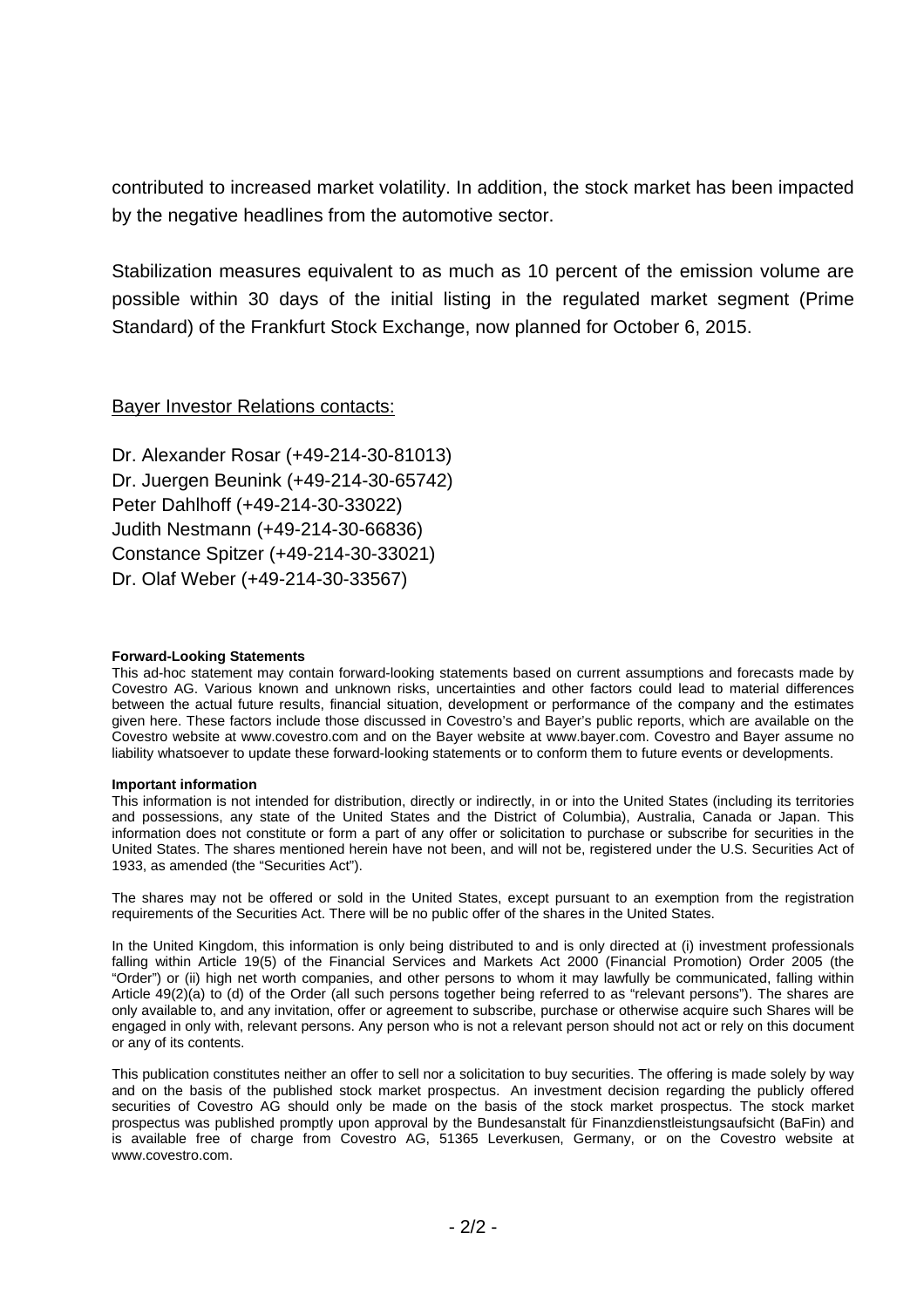

Bayer AG Investor Relations 51368 Leverkusen Germany www.investor.bayer.com

# Ad-hoc announcement according to § 15 WpHG

## **Bayer aligns organization with Life Science businesses**

## **Leverkusen, September 18, 2015**

On Friday, the Supervisory Board of Bayer AG approved the reorganization proposed by the Board of Management. From January 1, 2016, the company's business will be managed by three divisions: Pharmaceuticals, Consumer Health and Crop Science. The present structure of a strategic management holding company and operational subgroups will be replaced by an integrated organization under the umbrella of the strong Bayer brand. The aim of the new organization is to provide the best possible support to Bayer's strategy as a leading Life Science company and to put Bayer in an even stronger position vis-à-vis its competitors.

In the new organization, the Board of Management of Bayer AG will also hold overall responsibility for business operations. For this reason, the Supervisory Board resolved to appoint the heads of the divisions - Dieter Weinand (Pharmaceuticals), Erica Mann (Consumer Health) and Liam Condon (Crop Science) - to the Board of Management effective January 1, 2016. On the same date, Dr. Hartmut Klusik will also join the Board of Management of Bayer AG as the new Labor Director and Board member responsible for Human Resources, Technology and Sustainability. He will succeed Michael König, who has requested that his contract not be extended. Klusik is currently responsible for Product Supply on the Board of Management of Bayer HealthCare AG.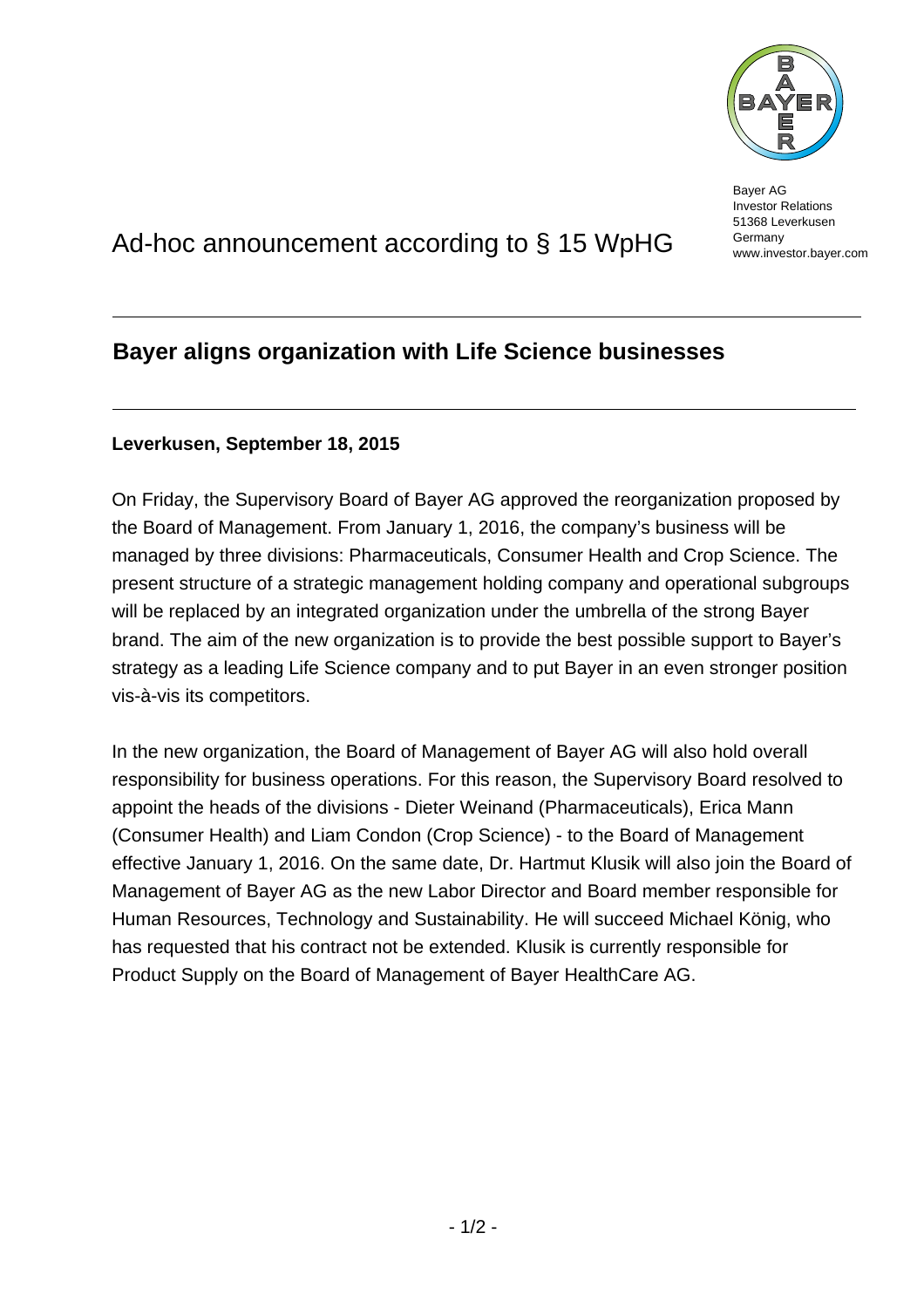#### Bayer Investor Relations contacts:

Dr. Alexander Rosar (+49-214-30-81013) Dr. Juergen Beunink (+49-214-30-65742) Peter Dahlhoff (+49-214-30-33022) Judith Nestmann (+49-214-30-66836) Constance Spitzer (+49-214-30-33021) Dr. Olaf Weber (+49-214-30-33567)

#### **Forward-Looking Statements**

This ad-hoc announcement may contain forward-looking statements based on current assumptions and forecasts made by Bayer Group or subgroup management. Various known and unknown risks, uncertainties and other factors could lead to material differences between the actual future results, financial situation, development or performance of the company and the estimates given here. These factors include those discussed in Bayer's public reports, which are available on the Bayer website at www.bayer.com. The company assumes no liability whatsoever to update these forward-looking statements or to conform them to future events or developments.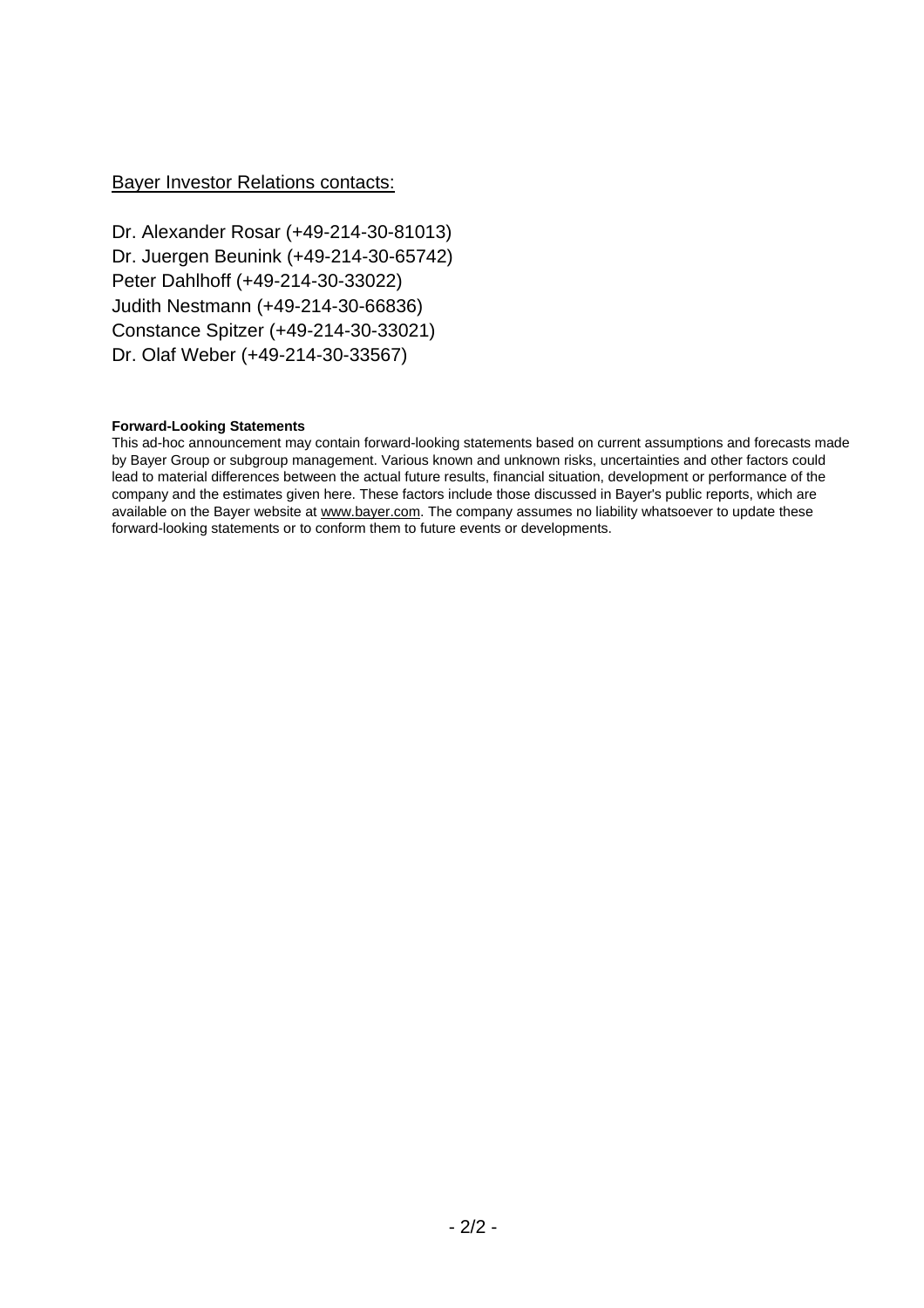

Bayer AG Investor Relations 51368 Leverkusen Germany www.investor.bayer.com

# Ad-hoc-Announcement according to § 15 WpHG

## **NOT FOR DISTRIBUTION, DIRECTLY OR INDIRECTLY, IN OR INTO THE UNITED STATES, AUSTRALIA, CANADA OR JAPAN**

## **Bayer plans IPO for Covestro**

### **Leverkusen, September 4, 2015**

Bayer has taken the decision to proceed with an Initial Public Offering (IPO) of Covestro AG ("Covestro"), a world-leading polymers company formerly known as Bayer MaterialScience. Covestro will seek a listing in the regulated market segment (Prime Standard) of the Frankfurt Stock Exchange. The offering will consist solely of new shares issued by Covestro by way of a capital increase. They will be offered publicly in Germany and Luxembourg to private and institutional investors. Outside of these countries, shares will be offered by way of private placements. Subject to capital market conditions, Covestro's IPO is expected to be completed in the fourth quarter of 2015.

Covestro intends to use the proceeds from the IPO primarily to repay intercompany debt to Bayer and in this way to establish its target capital structure. With net debt including pension liabilities at 2.5 to 3.0 times adjusted earnings before interest, taxes, depreciation and amortization (EBITDA) for fiscal 2015, Covestro is seeking an investment-grade credit rating.

### Bayer Investor Relations contacts:

Dr. Alexander Rosar (+49-214-30-81013) Dr. Juergen Beunink (+49-214-30-65742) Peter Dahlhoff (+49-214-30-33022) Judith Nestmann (+49-214-30-66836) Constance Spitzer (+49-214-30-33021) Dr. Olaf Weber (+49-214-30-33567)